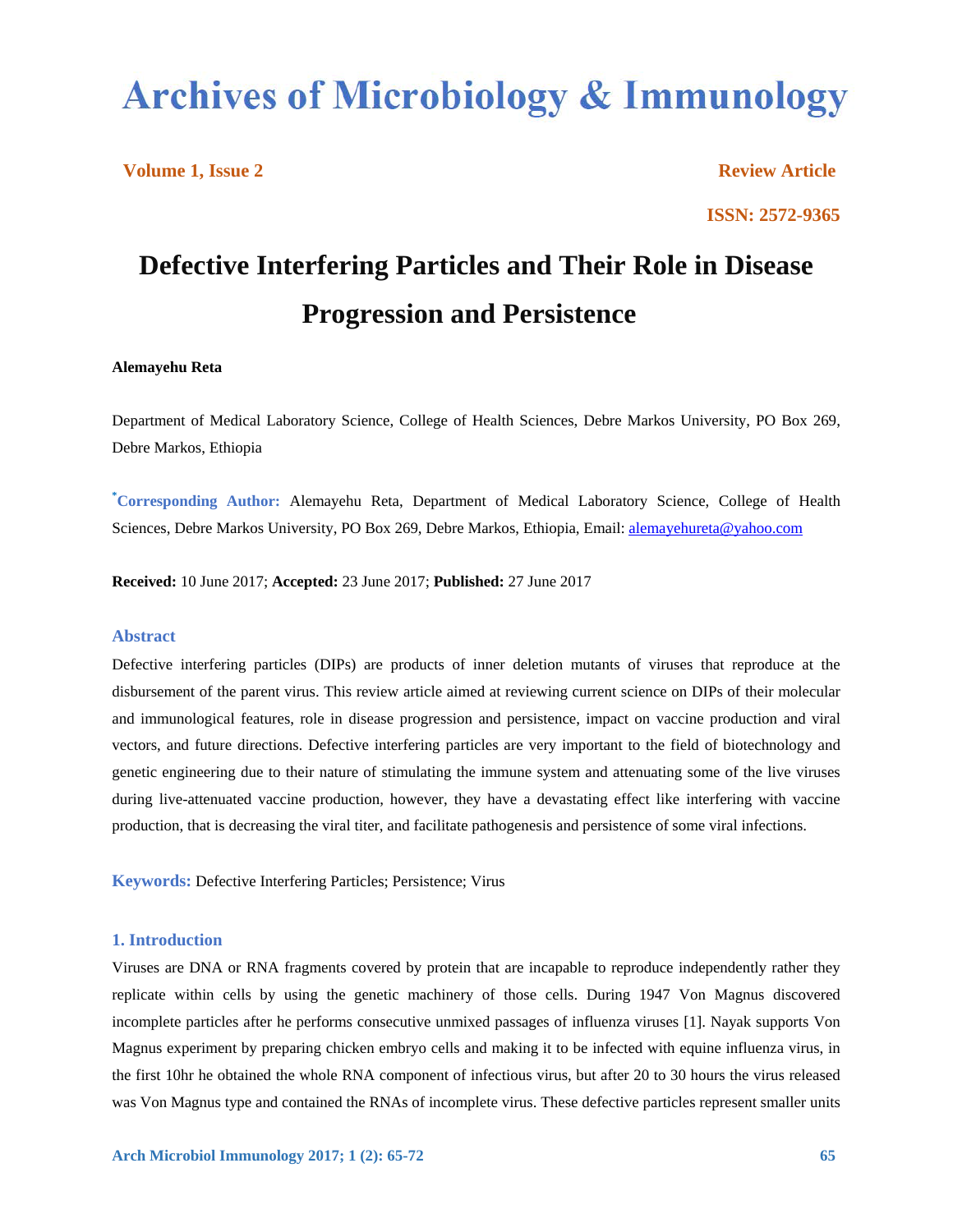of the standard genome and defective in replication. They can interfere with replication of homologous helper viruses [2]. Holland and his colleagues discover DIPs of laboratory setting [3, 4]. In early 1970s, Huang and Baltimore introduced the term defective interfering particles to describe Von Magnus incomplete particles more accurately and to distinguish DIPs from other noninfectious non-interfering particles [5]. The following definitions of DIPs were proposed: (A) they contain the same structural proteins as the standard virus that they are derived from and are antigenically identical; (B) DIPs contain only a part of the viral genome which makes them defective, since they cannot produce all viral proteins on their own; (C) DIPs can be propagated during coinfections when a complete standard virus, also called helper virus, provides the missing protein(s); and (D) during coinfections, DIPs interferes specifically with the reproduction of their helper virus leading to the release of mainly DI progeny [6].

#### **2. General features**

# **2.1 Molecular feature**

Defective viral genomes (DVGs) are shortened forms of the viral genome that are produced during virus reproduction at high titers. DVGs can not replicate without helper virus due to lack essential genes. Deletion DVGs are shortened forms of the parental virus genome that habitually share the 3' and 5' ends with the original virus. They are produced when the viral polymerase falls off the parental template strand and reattaches further downstream, causing in a genomic deletion. Copy-back DVGs, and the associated snap-back DVGs, comprise of a piece of the viral genome lined by reverse complementary versions of its 5' end. Copy-back DVGs occurs when the viral polymerase detaches from the template and reattaches to the newly synthesizing strand, copying back the 5' end of the genome [7, 8]. DVGs were primarily described as the genomes of incomplete viral particles able to obstruct with regular virus replication, therefore receiving the name of defective interfering (DI) particles [9]. An experimental molecular study on influenza virus reveals that the genome of influenza virus comprises of eight negative-sense RNA segments (viral RNA (vRNA)) that encode 10 to 12 proteins, based on the subtype.

DI RNAs are produced through an abnormal replication events and during high-multiplicity passage of the original virus. Internal sequences of the original vRNA of Defective interfering RNA segments are deleted, whereas holding certain 5' and 3' end-specific sequences of the progenitor vRNA. Identical terminal sequences where found in all DI RNAs of influenza A virus resulting from the first 13 nucleotides of the 5' end (AGUAGAAACAAGG) and the last 12 nucleotides of the 3' end (-CCUGCUUUCGCU-OH) of the segments and typically contain the critical packaging signals, which are within the terminal coding sequences of each gene segment [10, 11]. In general, DI genomes represent smaller units of the standard genome, which can be replicated and packaged into virus particles they served as a tool to identify sequence elements such as origins of replication, promoters and packaging signals.

#### **2.2 Immunological feature**

 Viruses like parainfluenza virus, measles, and the respiratory syncytial virus (RSV) interfere with the host natural immune arm allowing the virus to replicate to high titers before being controlled by the immune system [12, 13]. During peak replication of those viruses they produce incomplete viral genomes that contain large genomic deletions and are incapable to replicate in the absence of helper virus [14, 15]. Since 2006 Jacob and his associates perform an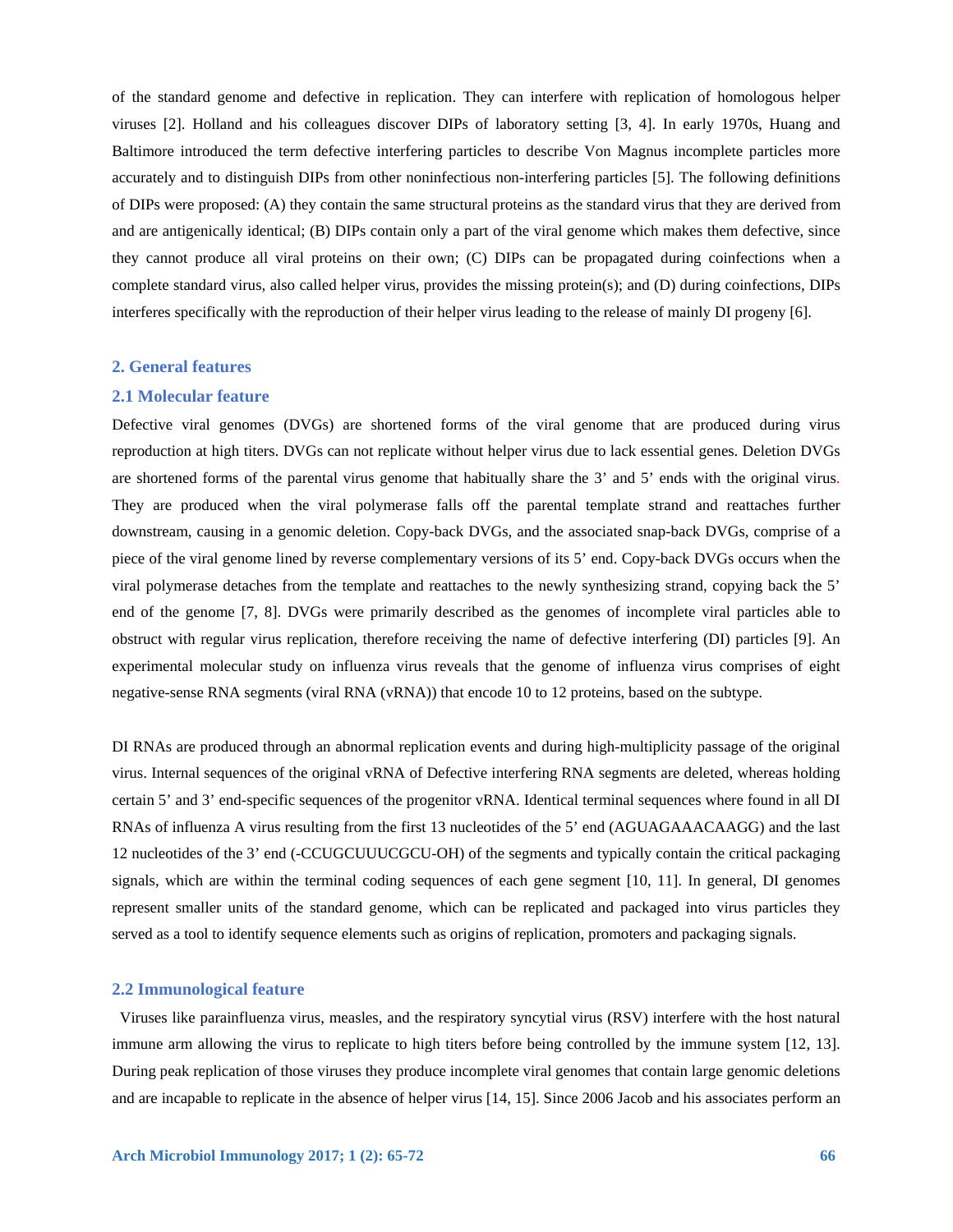experiment on Sendai virus and they demonstrate that DIPs present in Sendai virus -Cantell stocks are required for its robust dendritic cell (DC) maturation ability.

dsRNA replication intermediaries were formed from the enhancement in virus-induced maturation of dendritic cells delivered by incomplete viral particles. This distinctive ability of DI particles cannot be simulated by simply growing the dose of standard virus [16]. DC maturation undergone through two important mechanisms, which are toll like receptor (TLR)-dependent and TLR-independent. TLR-dependent maturation begins with the recognition of viral machineries by TLRs confined on the cell membrane and primes to the expression of type I interferons (IFNs) as well as the induction into genes involved in DC maturation [17]. TLR – independent maturation and type I IFN signaling are based on the intracellular recognition of a viral component and requires viral replication. This TLRindependent signaling mechanism is adequate for the proficient maturation of DCs and the successive initiation of immunity [18]. Finally, Jacob and his colleagues conclude that, Sendai virus strain Cantell has a particularly strong ability to mature DCs independently of type I IFNs and TLR signaling due to a novel role of DI particles, which are produced in higher level in this viral strain, as enhancer of TLR-independent pathway for DC maturation in addition to their reported effect in improving type I IFN production in infected cells. Once DCs are matured they start to voyage to the lymph nodes, present foreign antigens to T-cells, and initiate the acquired/adaptive immune system [19, 20].

A recent study on naturally occurring immunostimulatory defective viral genomes (iDVGs) reveals that, they are generated during RSV replication, are strong inducers of the innate/natural antiviral immune response to RSV in mice and humans. Infection of explanted human lung tissue from different donors shown that the most humans can respond to RSV iDVGs and that the rate of accumulation of iDVGs during infection directly allies with the quality of the antiviral response comprising the production of proinflammatory cytokines, chemokines, antiviral genes, and cell surface molecules [21].

A great testimony to sustain virus-host coexistence is the late generation of DVGs in the virus infection cycle, together with the effective detection of DVGs by host cellular proteins and the stimulation of a potent antiviral response [22].

In general DIP take part in stimulation of both natural and acquired immune arms in order to defend against some of medically important viral agents.

# **2.3 Role in disease progression and chronicity**

Huang and Baltimore proposes that defective particles may influence the development and course of certain viral diseases [5]. Different literatures show that infection with viruses like reovirus, vesicular stomatitis virus, human immunodeficiency virus (HIV) and hepatitis viruses become persistent due to the involvement of defective interfering particles [23-26].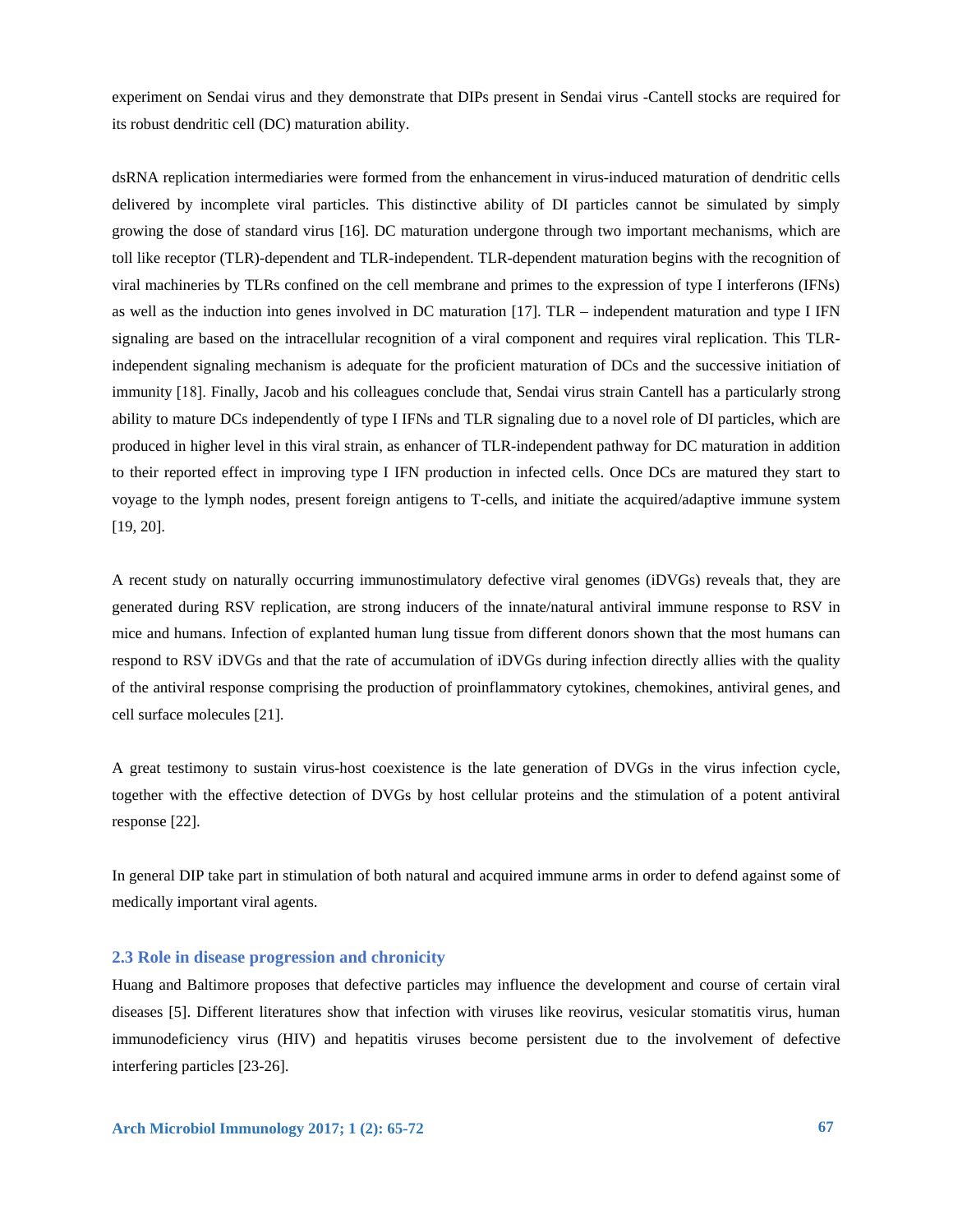Most of the viruses produced during early stage of HIV infection are defective virus, that is noninfectious due to error-prone process of reverse transcription. The defective HIV particles pouring pathogenesis through activating CD4 T cells, rendering them permissive for productive HIV replication, and by giving a large pool of continuously changing HIV peptides that are presented on major histocompatibility complex (MHC) class II molecules to unremittingly stimulate resting CD4 T cells of different antigen specificities [23]. This process leads to activation of lots of CD4 T cells and result in excess production of HIV virion that can contribute to disease progression as long as HIV disease is a disease of immune activation. Seldom, activated infected cells survive and become long-lived memory cells with integrated, latent provirus. Reactivation of these cells also makes them permissive to HIV replication [23].

Internal deletion of human hepatitis B virus core antigen (HBcAg) is often found in HBV infections across the globe. During characterization of the mutants found in such infection reveals the presence of DIPs. The existence of this DIP leads virus – virus interactions between the group of wild type and mutants which provide a way of quantitative variation of immune targets in virus – host interactions in pathogenesis and persistence of HBV infection [27]. Miller and his colleagues also try to demonstrate by analyzing the sequence of the genome of HBV in different infected individuals and they obtained that most of the chronic carriers have mutated or defective virus. They conclude that defective viruses play a crucial role in the formation of persistent hepadnavirus infection [25]. During late 1970s Spandidos and Graham try to perform an experiment and write their investigation by saying defective virions of VSV and reovirus induce chronic infection in animal systems, especially in murine models [24]. A figure developed by Benito and Ocampo (Figure 1) clearly showed that Viral RNA-dependent RNA polymerase (RdRP) and cellular Retrotransposon Retro transcriptase (RRT) through Dicer-2 are intricate in the generation of defective viral genomes which are able to challenge for viral and cellular factors required for translation of the original virus. The viral cDNAs produced by the RRT could inhibit viral replication through Dicer-2 and the RNAi pathway [28].

# **2.4 Impact on vaccines and viral vectors**

Those Viruses which have weak DC maturation abilities can be changed into potent DC stimulators with the addition of incomplete viral particles, supporting a potential application for DI particles as a novel natural adjuvant for viral immunizations [16].

Nowadays, viruses are not only propagated to generate vaccines against viral disease, but also used as vectors to express recombinant proteins in target cells or to stably integrate genes into target cell genomes. In any of the biotechnological production processes of viruses, DIPs can affect the viral yield and in some cases, such as liveattenuated vaccines or viral vectors for gene therapy, they can also influence the biological activity of the product [6]. Different scholars try to study the effect of DIPs on vaccine production and finally it was confirmed that DIPs decrease the virus yield in Madin-Darby canine kidney (MDCK) cells commonly used for influenza vaccine manufacturing. By using two seed virus preparations of the same influenza strain which differed remarkably with the amount of DIPs, it has been confirmed that DIPs in addition to interfering with viral RNA synthesis, they also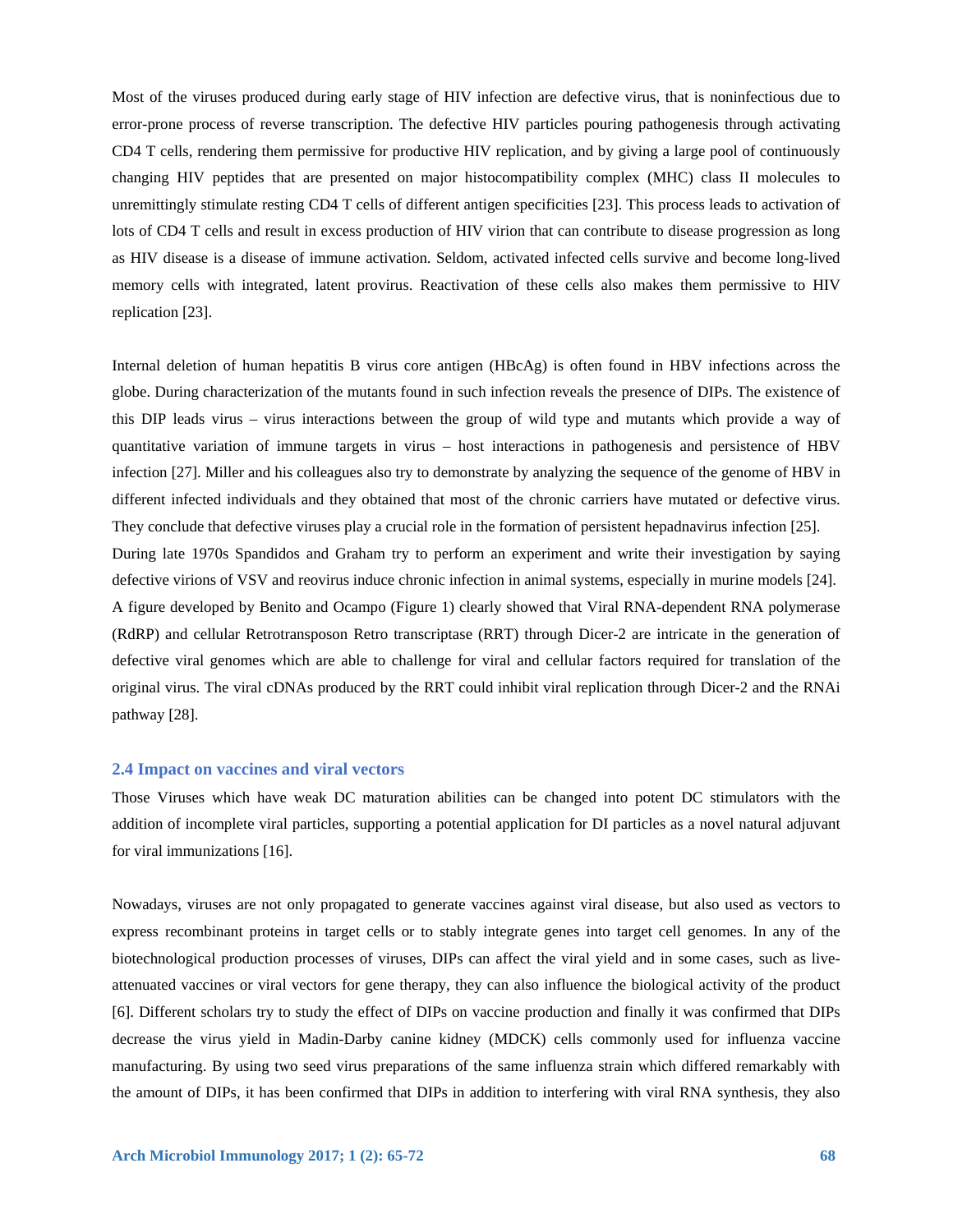induce a strong cellular response by enhancing IFN and inducing apoptosis [29]. Thus, the amount of DIPs should be kept low in working seed virus preparations used for vaccine production.

During production of live attenuated vaccine through the process of serial passaging, some of the DIPs contribute to attenuation, example: yellow fever vaccine production [30].



**Figure 1:** Mechanisms involved in viral interference/persistence. The Janus kinase-signal transducer and activator of transcription (JAK-STAT) and Toll pathways represent the innate immune system. RISC - RNA-induced silencing complex [28].

# **2.5 Contributions to the field and future direction**

Even though, DIPs interfere with viral vaccine production and disease progression, they might become valuable biotechnological product like being an adjuvant as long as they have immunostimulatory activity. To obtain such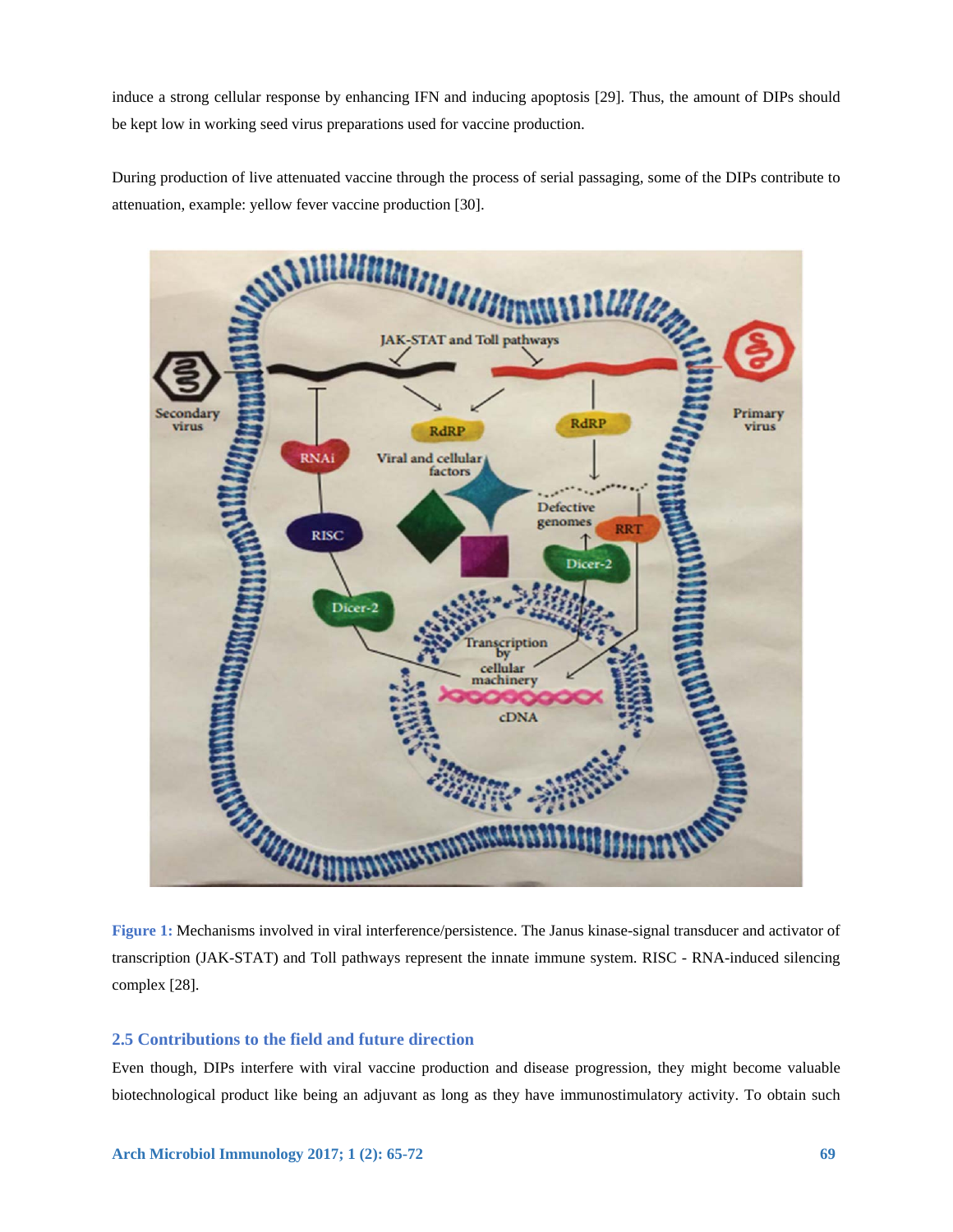benefits and to understand in a comprehensive manner researchers should perform quantitative real-time PCR, next generation sequencing and reverse genetics in combination with mathematical modeling. A recent demonstration states that DIPs accumulation during infections *in vivo* stimulates a potent antiviral response [31] proves that these universal by-products of virus replication play a vital role in natural virus-host interactions for therapeutic intervention.

The cellular pathways and secondary RNA motifs involved in the efficient recognition and potent response to DIPs in the presence of functional virus antagonists remain poorly understood, and it is likely that novel circuits that modulate the function of viral intracellular pattern recognition receptors like RLRs (RIG-I-like receptors) are involved. Prominently, the role of DIPs in determining virus pathogenesis remains to be studied. Vigorous research on the mechanisms and impact upon immunostimulatory DIPs in various viral infections will fill these gaps between knowledge.

#### **3. Conclusion**

Defective interfering particles contain only a part of the viral genome which makes them defective, since they cannot produce all viral proteins on their own. They have their own specific molecular and immunological characteristics. Defective interfering particles play a pivotal role in the field of biotechnology due to their nature of stimulating the immune system and attenuating some of the live viruses during live-attenuated vaccine production, however, they have a devastating effect like interfering with vaccine production and facilitate pathogenesis and persistence of some viral infections.

#### **Acknowledgement**

I would like to acknowledge Professor Thomas Seebeck for his immense contribution by sending relevant articles which cannot be accessed in developing countries for the development of this review article.

#### **Author Contributions**

Concepts, design, definition of intellectual contents, literature search, data acquisition, manuscript preparation, manuscript editing, manuscript review and guarantor.

# **Ethical approval**

This article does not contain any studies with human participants or animals performed by any of the authors.

#### **References**

- 1. Von Magnus. Studies on interference in experimental influenza: Biological observations. Ark Kemi mineral Geol 24 (1947): 1.
- 2. Nayak DP. Defective virus RNA synthesis and production of incomplete influenza virus in chick embryo cells. J gen Virol 14 (1972): 63-67.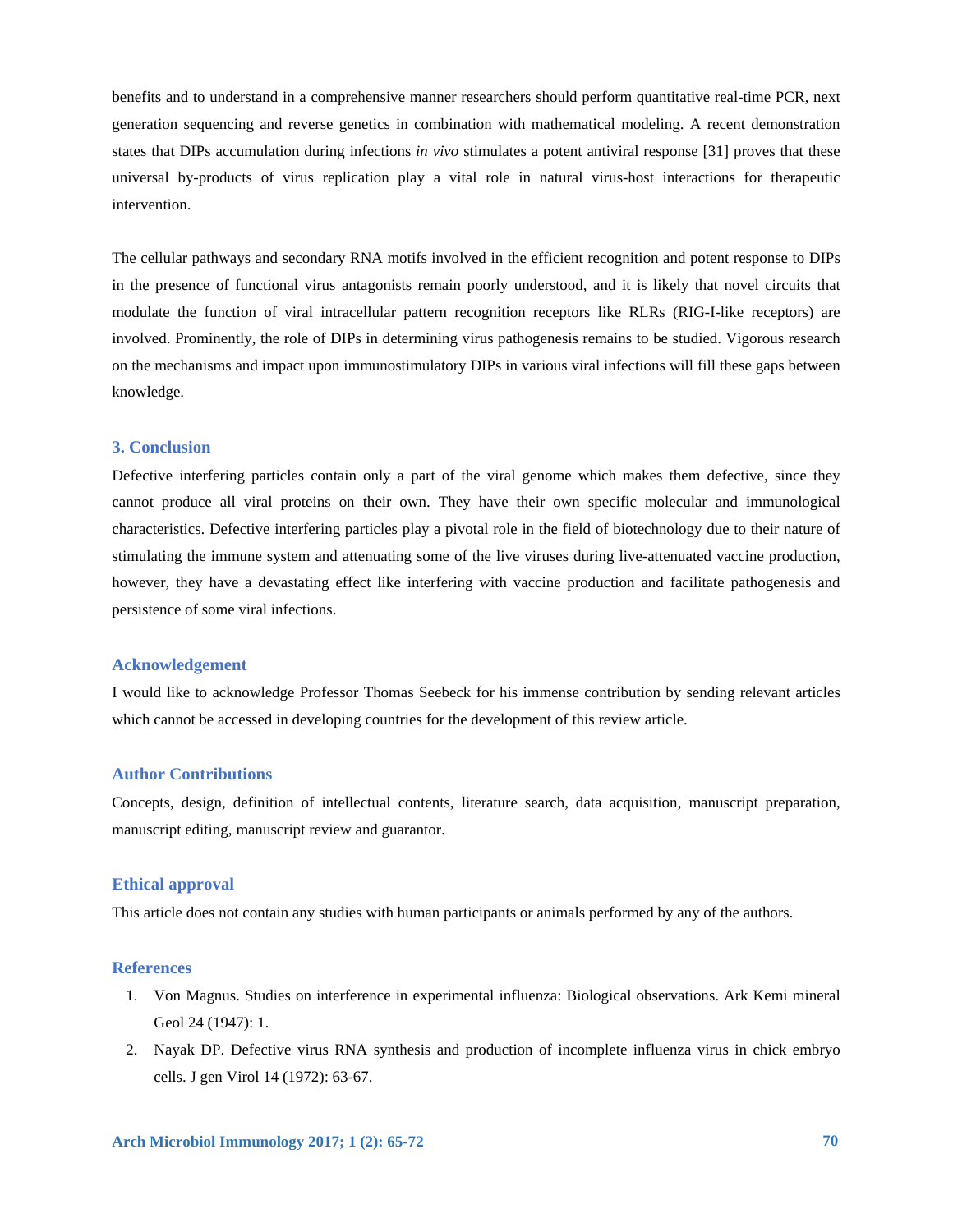- 3. Holland JJ. Defective interfering rhabdoviruses: In the rhabdoviruses. (R. Wagner, ed.), p. 297-360, plenum publishing Co., New York, 1987.
- 4. Dimmock NJ. Antiviral activity of defective interfering influenza virus in vivo: In viral and other infections of the human respiratory tract. (S.Myint and D. Taylor-Robinson, eds.), chapter 22, p. 421-445, 1996.
- 5. Huang AS, Baltimore D. Defective viral particles and viral disease processes. Nature 226 (1970): 325-327.
- 6. Frensing T. Defective interfering viruses and their impact on vaccines and viral vectors. Biotechnol J 10 (2015): 681-689.
- 7. Dimmock NJ and Easton AJ. Defective interfering influenza virus RNAs: time to reevaluate their clinical potential as broad spectrum antivirals? J Virol 88 (2014): 5217-5227.
- 8. Lazzarini RA, Keene JD, Schubert M. The origins of defective interfering particles of the negative-strand RNA viruses. Cell 26 (1981): 145-154.
- 9. Pathak KB, Nagy PD. Defective interfering RNAs: foes of viruses and friends of virologists. Viruses 1 (2009): 895-919.
- 10. Davis AR, Nayak DP. Sequence relationships among defective interfering influenza viral RNAs. Proc Natl Acad Sci 76 (1979): 3092-3096.
- 11. Davis AR, Hiti AL, Nayak DP. Influenza defective interfering viral RNA is formed by internal deletion of genomic RNA. Proc Natl Acad Sci 77 (1980): 215-219.
- 12. Guo Z, Chen LM, Zeng H, Gomez JA, Plowden J, et al. NS1 protein of influenza A virus inhibits the function of intracytoplasmic pathogen sensor, RIG-I. Am J Respir Cell Mol Biol 36 (2007)): 263-269.
- 13. Versteeg GA, Garcia SA. Viral tricks to grid-lock the type I interferon system. Curr Opin Microbiol 13 (2010): 508-516.
- 14. Valdovinos MR, Gomez B. Establishment of respiratory syncytial virus persistence in cell lines: association with defective interfering particles. Intervirology 46 (2003): 190-198.
- 15. Shingai M, Ebihara T, Begum NA, Kato A, Honma T, et al. Differential type I IFN inducing abilities of wildtype versus vaccine strains of measles virus. J Immunol 179 (2007): 6123-6133.
- 16. Yount JS, Kraus TA, Horvath CM, Moran TM and Lo´pez CB. A Novel Role for Viral-Defective Interfering Particles in Enhancing Dendritic Cell Maturation. The Journal of Immunology 177 (2006): 4503-4513.
- 17. Mazzoni A and DM Segal. Controlling the Toll road to dendritic cell polarization. J Leukocyte Biol 75 (2004): 721-730.
- 18. Lopez CB, Moltedo B, Alexopoulou L, Bonifaz L, Flavell RA, et al. TLR-independent induction of dendritic cell maturation and adaptive immunity by negative-strand RNA viruses. J Immunol 173 (2004): 6882- 6889.
- 19. Mellman I and RM Steinman. Dendritic cells: specialized and regulated antigen processing machines. Cell 106 (2001): 255-258.
- 20. Banchereau J and RM Steinman. Dendritic cells and the control of immunity. Nature 392 (1998): 245-252.
- 21. Sun Y, Jain D, Koziol-White CJ, Genoyer E, Gilbert M, et al. Immunostimulatory defective viral genomes from respiratory syncytial virus promote a strong innate antiviral response during infection in mice and humans. PLoS Pathog 11 (2015): e1005122.